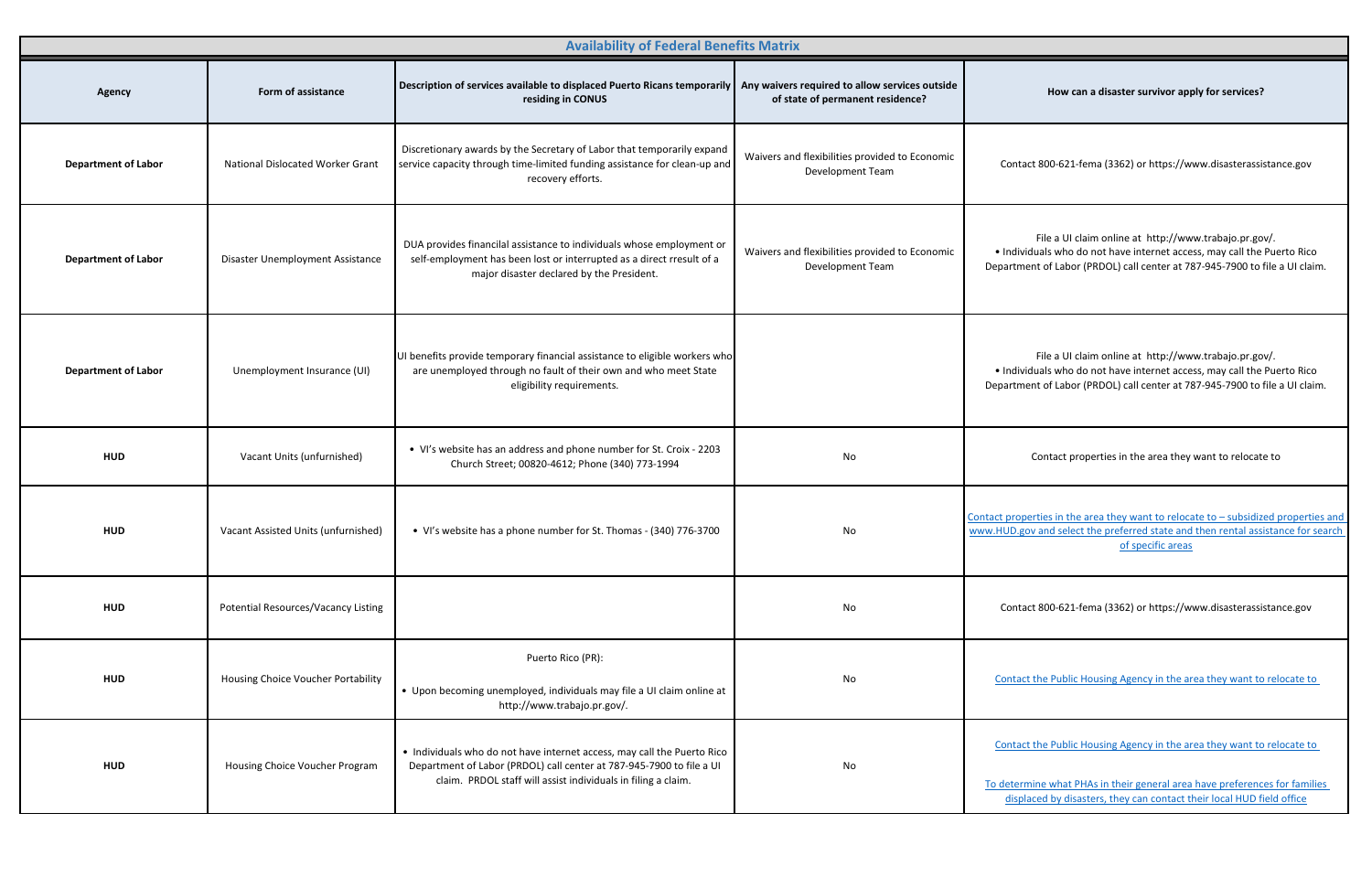| <b>HUD</b>                                                            | <b>Public Housing Program</b>                                                                                                                                                              | Non-participants in the Public Housing program can apply to the<br>program. While many Public Housing Agencies have waiting lists, some<br>may also have preferences for people that are affected by disasters                                                                                                                                                                    | No  | Contact the Public Housing Agency in the area they want to relocate to<br>To determine what PHAs in their general area have preferences for families<br>displaced by disasters, they can contact their local HUD field office                   |
|-----------------------------------------------------------------------|--------------------------------------------------------------------------------------------------------------------------------------------------------------------------------------------|-----------------------------------------------------------------------------------------------------------------------------------------------------------------------------------------------------------------------------------------------------------------------------------------------------------------------------------------------------------------------------------|-----|-------------------------------------------------------------------------------------------------------------------------------------------------------------------------------------------------------------------------------------------------|
| <b>HUD</b>                                                            | Housing Counseling from HUD<br><b>Participating Housing Counseling</b><br>agencies<br>Note: agencies may need additional<br>funding to provide services to increased<br>number of clients. | relocation, rehousing, rebuilding, helping clients navigate FEMA,<br>insurance, local aid and grant programs, credit counseling, and<br>foreclosures - services are generally free                                                                                                                                                                                                | No  | Calling (800) 569-4287, visiting HUD.gov, community meetings, booths at airports<br>and entry locations, referrals from other agencies, guidance from HUD staff                                                                                 |
| <b>Federal Emergency Management</b><br><b>Agency (FEMA)</b>           | <b>Transitional Sheltering Assistance</b>                                                                                                                                                  | Under Transitional Sheltering Assistance (TSA), disaster survivors may be<br>eligible to stay in hotel or motel lodging for a limited period of time and<br>have the cost of the room and taxes covered by FEMA.                                                                                                                                                                  | No  | Applicants may visit https://www.disasterassistance.gov or they may call (800) 621-<br>3362 / TTY (800) 462-7585 to apply for assistance.                                                                                                       |
| <b>Federal Emergency Management</b><br><b>Agency (FEMA)</b>           | Individuals and Households Program                                                                                                                                                         | The Individuals and Households Program (IHP) provides financial<br>assistance and direct services to eligible individuals and households who<br>have uninsured or underinsured necessary expenses and serious needs.<br>There are two categories of IHP assistance to include Housing Assistance<br>and Other Needs Assistance.                                                   | No  | Applicants may visit https://www.disasterassistance.gov or they may call (800) 621-<br>3362 / TTY (800) 462-7585 to apply for assistance.                                                                                                       |
| <b>USDA Rural Development/Water and</b><br><b>Environment Program</b> | Assistance on loan payment                                                                                                                                                                 | USDA home loan borrowers who may have lost their job or had their<br>hours reduced due to a disaster may receive assistance on their loan<br>payment. Options may include payment reduction, moratorium, or<br>workout agreement. Through the Rural Housing Direct Loan Program,<br>USDA can offer subsequent loans to current borrowers for essential<br>repairs to their homes. |     | USDA Customer Service Center: (800) 414-1226. Call toll free 24 hours a day, 7 days<br>a week; customer service reps available 7:00 am - 5:00 pm (Central Time) Monday -<br>Friday                                                              |
| <b>USDA Rural Development/Water and</b><br><b>Environment Program</b> | <b>Rental Assistance</b>                                                                                                                                                                   | Anyone impacted by a natural disaster can receive a Letter of Priority<br>Entitlement (LOPE) for USDA-financed properties. USDA can waive<br>deposit, age restrictions and lease requirements.<br>USDA can allow zero income applicants to live in apartments, offer<br>available rental assistance, use imputed income from assets.                                              |     | Contact USDA-RD State Office: https://www.rd.usda.gov/contact-us/state-offices                                                                                                                                                                  |
| <b>USDA Food &amp; Nutrition Service</b>                              | <b>Supplemental Nutrition Assistance</b><br>Program (SNAP)                                                                                                                                 | SNAP offers nutrition assistance to eligible, low-income individuals and<br>families. The Food and Nutrition Service works with State agencies,<br>nutrition educators, and neighborhood and faith-based organizations to<br>ensure that those eligible for nutrition assistance can make informed<br>decisions about applying for the program and can access benefits.           | No. | Survivors enrolled in TSA would apply to local state SNAP office. Office locations<br>available here:<br>https://www.fns.usda.gov/snap/apply<br>Information on SNAP Eligibility is available here:<br>https://www.fns.usda.gov/snap/eligibility |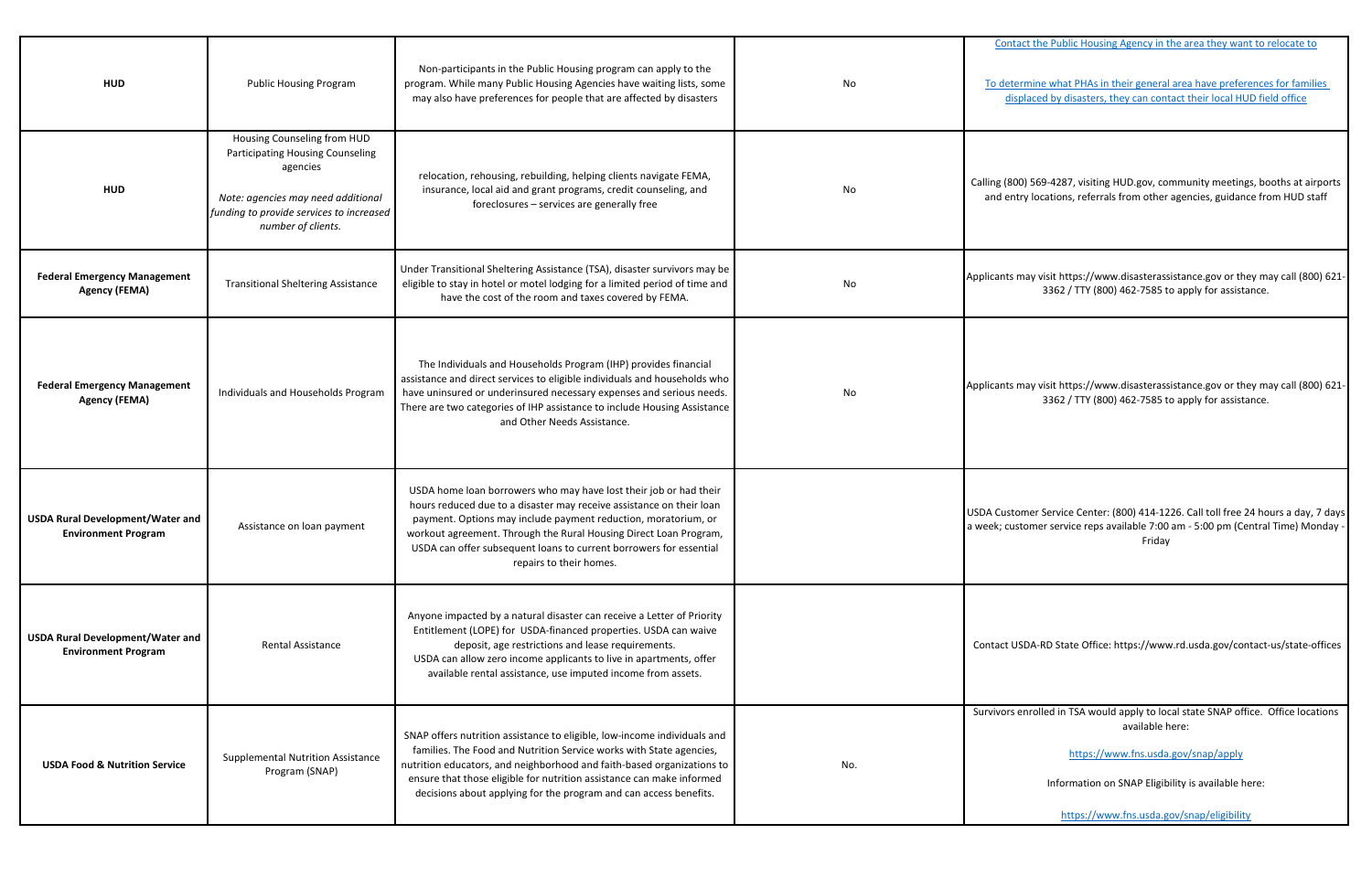| <b>USDA Food &amp; Nutrition Service</b> | National School Lunch Program/School<br><b>Breakfast Program</b>    | Survivors from PR in the TSA program would be designated as homeless<br>for purposes of the school nutrition program, and once enrolled in<br>school, can be considered eligible for free school meals for the duration<br>of enrollment in the TSA.                                                                                                                                                                                                                                                                                                                 | No                      | Each school district has a designated homeless liaison who can work with TSA<br>survivors to provide access. No application is needed for homeless applicants. |
|------------------------------------------|---------------------------------------------------------------------|----------------------------------------------------------------------------------------------------------------------------------------------------------------------------------------------------------------------------------------------------------------------------------------------------------------------------------------------------------------------------------------------------------------------------------------------------------------------------------------------------------------------------------------------------------------------|-------------------------|----------------------------------------------------------------------------------------------------------------------------------------------------------------|
| <b>USDA Food &amp; Nutrition Service</b> | Women, Infants and Children Program                                 | In addition to income and residential requirements (TSA survivors can be<br>designated homeless for residency purposes), the WIC Program is<br>designed to serve certain categories of women, infants, and children. The<br>following individuals are considered categorically eligible for WIC<br>Women Pregnant (during pregnancy and up to 6 weeks after the birth of<br>an infant or the end of the pregnancy; Postpartum (up to six months after<br>the birth of the infant or the end of the pregnancy); Breastfeeding (up to<br>the infant's first birthday); | No                      | Applicants should complete the WIC pre-screening tool at:<br>https://wic.fns.usda.gov/wps/pages/start.jsf                                                      |
|                                          |                                                                     | Infants (up to the infant's first birthday);<br><b>Children</b> (up to the child's fifth birthday)                                                                                                                                                                                                                                                                                                                                                                                                                                                                   |                         | TSA participants would apply through local WIC offices; locations available here:<br>https://www.fns.usda.gov/wic/who-gets-wic-and-how-apply                   |
| <b>VA</b>                                | Veteran Health Care                                                 | Enrolled Veteran may seek health care at alternate VA facilities due to<br>temporary relocation                                                                                                                                                                                                                                                                                                                                                                                                                                                                      | <b>Natural Disaster</b> | https://www.vets.gov/health-care/eligibility/<br>1-877-222-8387                                                                                                |
| <b>VA</b>                                | <b>Veteran Education Benefits</b>                                   | Payment stipends may be paid for 28 days after a school closure.                                                                                                                                                                                                                                                                                                                                                                                                                                                                                                     |                         | 888-442-4551                                                                                                                                                   |
|                                          |                                                                     |                                                                                                                                                                                                                                                                                                                                                                                                                                                                                                                                                                      |                         | https://www.vets.gov/education/apply/                                                                                                                          |
| <b>VA</b>                                | Veteran Benefit Payments                                            | Change of address and application for benefits                                                                                                                                                                                                                                                                                                                                                                                                                                                                                                                       |                         | https://www.vets.gov/pension/application/527EZ/introduction                                                                                                    |
| <b>VA</b>                                | <b>Veteran Disability Compensation</b>                              | Change of address and application for compensation                                                                                                                                                                                                                                                                                                                                                                                                                                                                                                                   |                         | https://www.ebenefits.va.gov/ebenefits/about/feature?feature=disability-<br>compensation                                                                       |
| <b>VA</b>                                | Veteran Vocational Rehabilitation and<br><b>Employment Benefits</b> | Stipends may be paid for an additional two months                                                                                                                                                                                                                                                                                                                                                                                                                                                                                                                    |                         | https://www.ebenefits.va.gov/ebenefits/about/feature?feature=vocational-<br>rehabilitation-and-employment                                                      |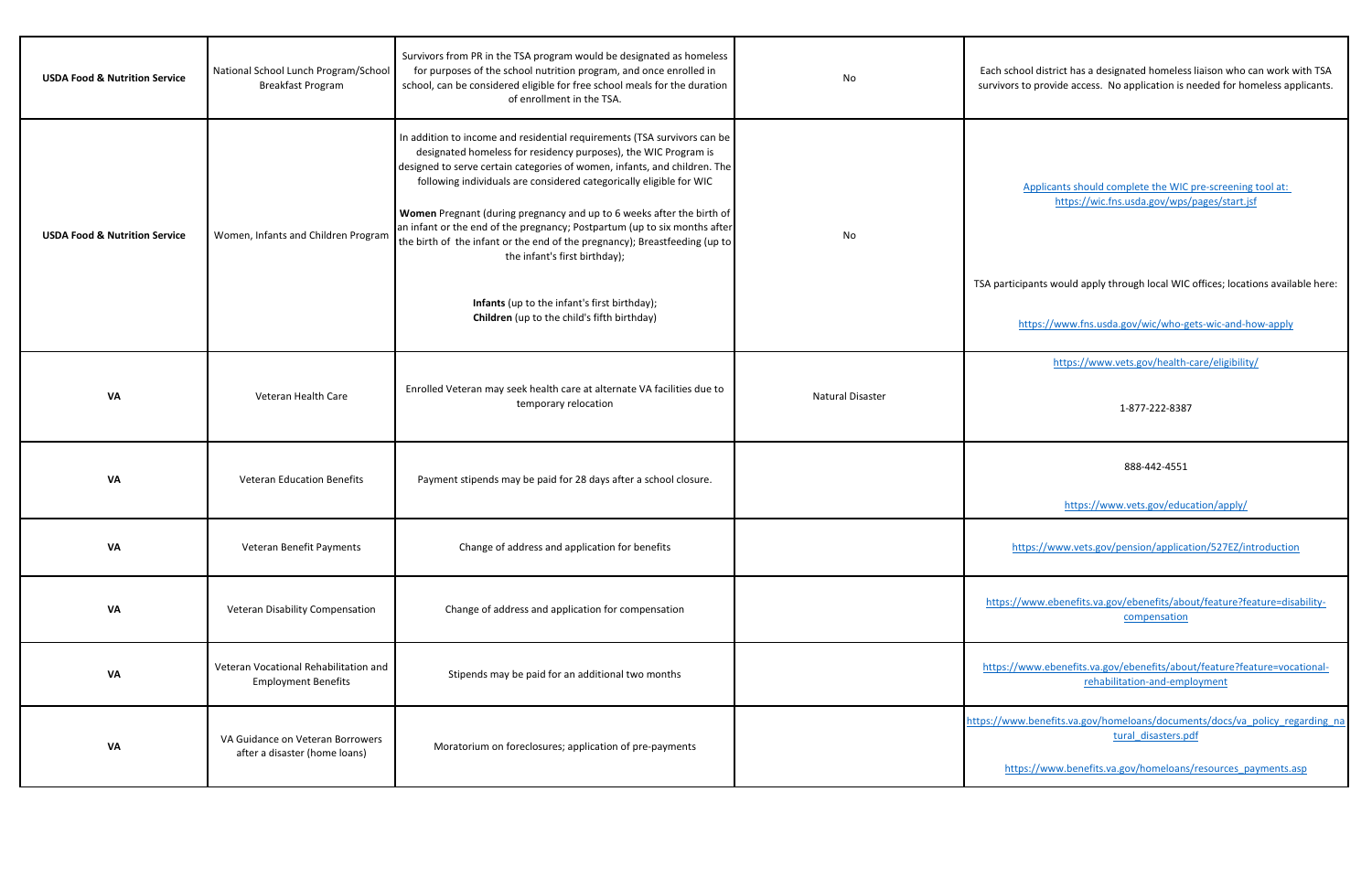|                                  |                                                                                               |                                                                                                                                                                                                                                                                                                                                                                                                                                                                                                                                                                                                                                                                                            |                                                                                                                                                                                                                                                                                                                                                                                                                                                                                                                                                       | https://www.va.gov/homeless/for homeless veterans.asp                                                                                                                                                                                                                                                                                                                                                                                                                                                                                                                                                                           |
|----------------------------------|-----------------------------------------------------------------------------------------------|--------------------------------------------------------------------------------------------------------------------------------------------------------------------------------------------------------------------------------------------------------------------------------------------------------------------------------------------------------------------------------------------------------------------------------------------------------------------------------------------------------------------------------------------------------------------------------------------------------------------------------------------------------------------------------------------|-------------------------------------------------------------------------------------------------------------------------------------------------------------------------------------------------------------------------------------------------------------------------------------------------------------------------------------------------------------------------------------------------------------------------------------------------------------------------------------------------------------------------------------------------------|---------------------------------------------------------------------------------------------------------------------------------------------------------------------------------------------------------------------------------------------------------------------------------------------------------------------------------------------------------------------------------------------------------------------------------------------------------------------------------------------------------------------------------------------------------------------------------------------------------------------------------|
| <b>VA</b>                        | VA Programs for Homeless Veterans                                                             | Rapid re-housing, employment assistance, health care, domiciliary care,<br>supportive services                                                                                                                                                                                                                                                                                                                                                                                                                                                                                                                                                                                             |                                                                                                                                                                                                                                                                                                                                                                                                                                                                                                                                                       | https://www.va.gov/homeless/SSVF/                                                                                                                                                                                                                                                                                                                                                                                                                                                                                                                                                                                               |
|                                  |                                                                                               |                                                                                                                                                                                                                                                                                                                                                                                                                                                                                                                                                                                                                                                                                            |                                                                                                                                                                                                                                                                                                                                                                                                                                                                                                                                                       | 1-877-927-8387                                                                                                                                                                                                                                                                                                                                                                                                                                                                                                                                                                                                                  |
|                                  |                                                                                               |                                                                                                                                                                                                                                                                                                                                                                                                                                                                                                                                                                                                                                                                                            |                                                                                                                                                                                                                                                                                                                                                                                                                                                                                                                                                       | If the beneficiary is seeking care in an emergency room they would only need to<br>present at the ER for triage and evaluation in the ER. The hospital would need to<br>bill the managed care plan the beneficiary is enrolled in.                                                                                                                                                                                                                                                                                                                                                                                              |
| <b>Health and Human Services</b> | (CMS) Medicaid & CHIP<br>(In PR CHIP coverage is provided<br>through the PR Medicaid program) | • PR Medicaid only covers Emergency room care out of PR.<br>• PR Medicaid does not cover Medical services outside of PR.<br>• PR Medicaid does not cover Skilled Nursing Facility Services. The Puerto<br>Rico Medicaid program only covers off-island services to the extent<br>required by federal law and regulations, which generally require coverage<br>only in another state in the case of emergencies. Many evacuees unable<br>to return to Puerto Rico may be planning on changing their residence to<br>their host states, in which case the host state would apply their normal<br>Medicaid eligibility processes to determine their eligibility as for any state<br>resident. | No waiver is needed. However, changing the<br>policy regarding off island care and allowing the<br>PR Medicaid program to cover services in a State<br>is a decision that must be made by the<br>government of Puerto Rico. This would require<br>Puerto Rico to amend its State Plan that CMS<br>could approve immediately. The Government of<br>Puerto Rico would then need to add this benefit<br>to the 5 managed care companies that cover the<br>Medicaid population in Puerto Rico.<br>In addition PR Medicaid does not cover SNF<br>services. | For any service outside of emergency room car the PR government would need to<br>amend the State Plan and makes the coverage of off island services available<br>through the 5 managed care plans. The CONUS providers would need to bill the<br>MCOs and an agreement may need to be reached to accept the out of network<br>rates that the PR managed care plans have as part of the contract. The negotiated<br>rates for services available in Puerto Rico are significantly lower that stateside rates<br>paid to providers so there is potential that stateside providers may not want to<br>accept the low PR MCO rates. |
|                                  |                                                                                               |                                                                                                                                                                                                                                                                                                                                                                                                                                                                                                                                                                                                                                                                                            |                                                                                                                                                                                                                                                                                                                                                                                                                                                                                                                                                       | At this time, the PR government has not expressed an intention to amend the<br>Medicaid State Plan to cover off island care or Skilled Nursing Facility care.                                                                                                                                                                                                                                                                                                                                                                                                                                                                   |
| <b>Health and Human Services</b> | (CMS) Medicare Advantage                                                                      | When a public health emergency is in effect, Medicare Advantage<br>Organizations (MAOs) in affected areas are required to waive prior<br>authorization and other gatekeeper requirements and to allow care to be<br>provided by non-contracted providers and facilities. Therefore, Medicare<br>beneficiaries covered by Puerto Rico MA plans can access services outside<br>their network.                                                                                                                                                                                                                                                                                                | No waiver is required, this provision exists in<br>regulation at                                                                                                                                                                                                                                                                                                                                                                                                                                                                                      | The beneficiary does not need to apply. Please note, however, that any Medicare<br>beneficiary with questions about their coverage or encountering difficulty is<br>encouraged to contact Medicare's 24-hour helpline toll-free at 1-800 MEDICARE (1-<br>800-633-4227). They are open daily (including weekends) and can assist individuals<br>in all languages.                                                                                                                                                                                                                                                                |
|                                  |                                                                                               |                                                                                                                                                                                                                                                                                                                                                                                                                                                                                                                                                                                                                                                                                            | 42 CFR 422.100(m).                                                                                                                                                                                                                                                                                                                                                                                                                                                                                                                                    |                                                                                                                                                                                                                                                                                                                                                                                                                                                                                                                                                                                                                                 |
| <b>Health and Human Services</b> | (CMS) Medicare Part D<br>(Prescription Drug Coverage)                                         | Flexibilities are also available for Medicare beneficiaries in affected areas<br>who are enrolled in Medicare Part D (prescription drug coverage). Part D<br>plans must ensure that enrollees have adequate access to covered Part D<br>drugs dispensed at out-of-network pharmacies, and are expected to lift                                                                                                                                                                                                                                                                                                                                                                             | No waiver is required, this provision exists in<br>regulation at                                                                                                                                                                                                                                                                                                                                                                                                                                                                                      | The beneficiary does not need to apply. Please note, however, that any Medicare<br>beneficiary with questions about their coverage or encountering difficulty is<br>encouraged to contact Medicare's 24-hour helpline toll-free at 1-800 MEDICARE (1-<br>800-633-4227). They are open daily (including weekends) and can assist individuals                                                                                                                                                                                                                                                                                     |
|                                  |                                                                                               | their "refill-too-soon" edits.                                                                                                                                                                                                                                                                                                                                                                                                                                                                                                                                                                                                                                                             | 42 CFR 423.124(a).                                                                                                                                                                                                                                                                                                                                                                                                                                                                                                                                    | in all languages.                                                                                                                                                                                                                                                                                                                                                                                                                                                                                                                                                                                                               |
| <b>Health and Human Services</b> | (CMS) Medicare FFS                                                                            | Part A and B health care services. They are available throughout the<br>United States because Medicare FFS is a federal program.                                                                                                                                                                                                                                                                                                                                                                                                                                                                                                                                                           | No                                                                                                                                                                                                                                                                                                                                                                                                                                                                                                                                                    | Enrollment survives the relocation. If an individual did not have Medicare FFS<br>before being relocated, but became of age (65 years old) for this benefit while in<br>CONUS, the individual could enroll in Medicare FFS through any local SSA office.                                                                                                                                                                                                                                                                                                                                                                        |
| <b>Health and Human Services</b> | (CMS) ACA Exchange                                                                            | The Territories did not implement a Health Insurance Exchange.<br>Therefore, the population do not have health insurance through the ACA<br>exchanges.                                                                                                                                                                                                                                                                                                                                                                                                                                                                                                                                     | N/A                                                                                                                                                                                                                                                                                                                                                                                                                                                                                                                                                   | N/A                                                                                                                                                                                                                                                                                                                                                                                                                                                                                                                                                                                                                             |